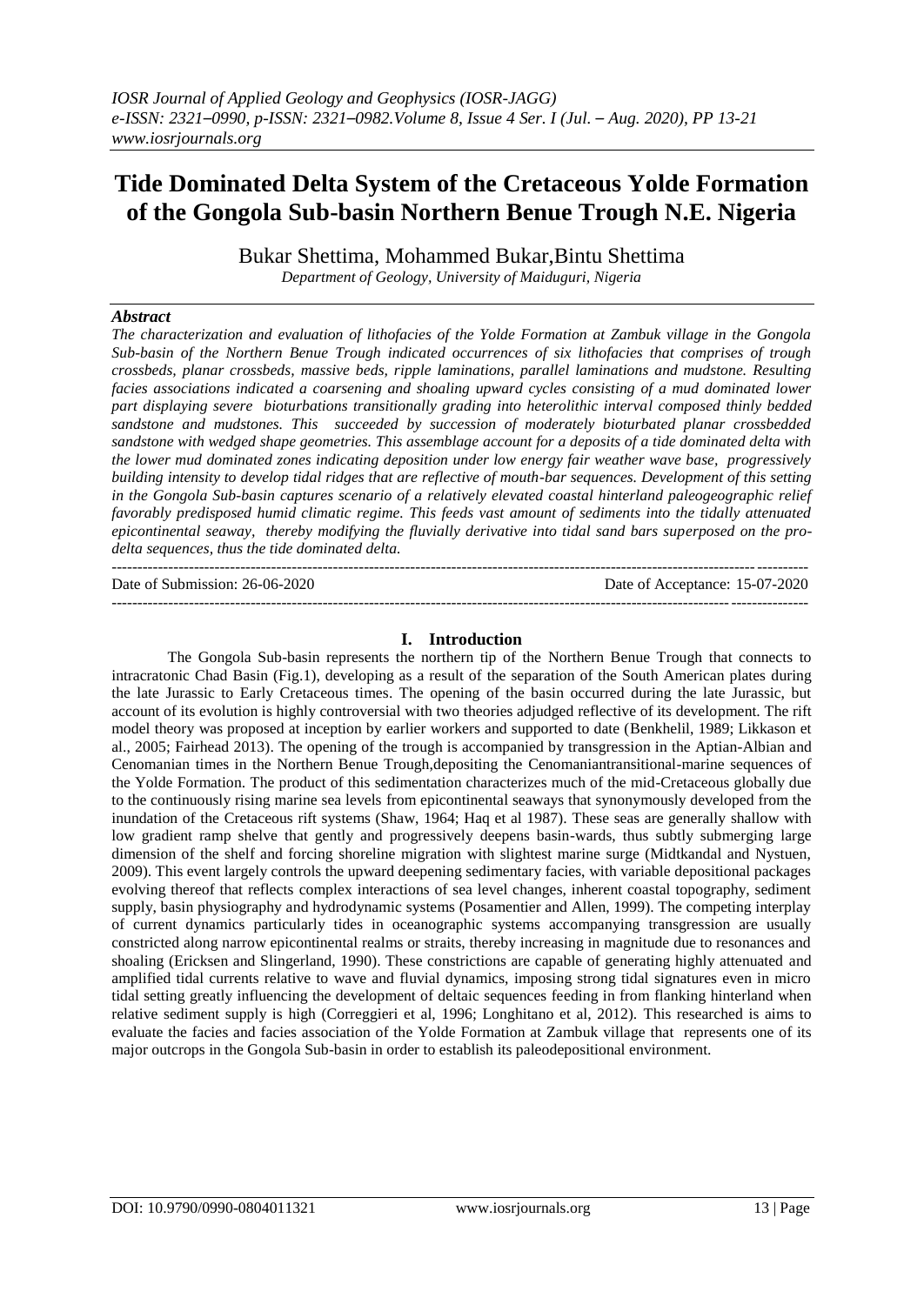

## **Geological and Stratigraphic Setting**

The Benue Trough of Nigeria is arbitrarily sub-divided into northern, central and southern regoins, forming part of the rift basin in the Central West Africa with NNE-SSW orientation extending for about 1000 km in length and 50-150 km in width (Genik, 1992; Nwajide 2013). The southern limit is the northern boundary of the Niger Delta, while the northern limit is at the Dumbulwa-Bage High, an interphase marking the southern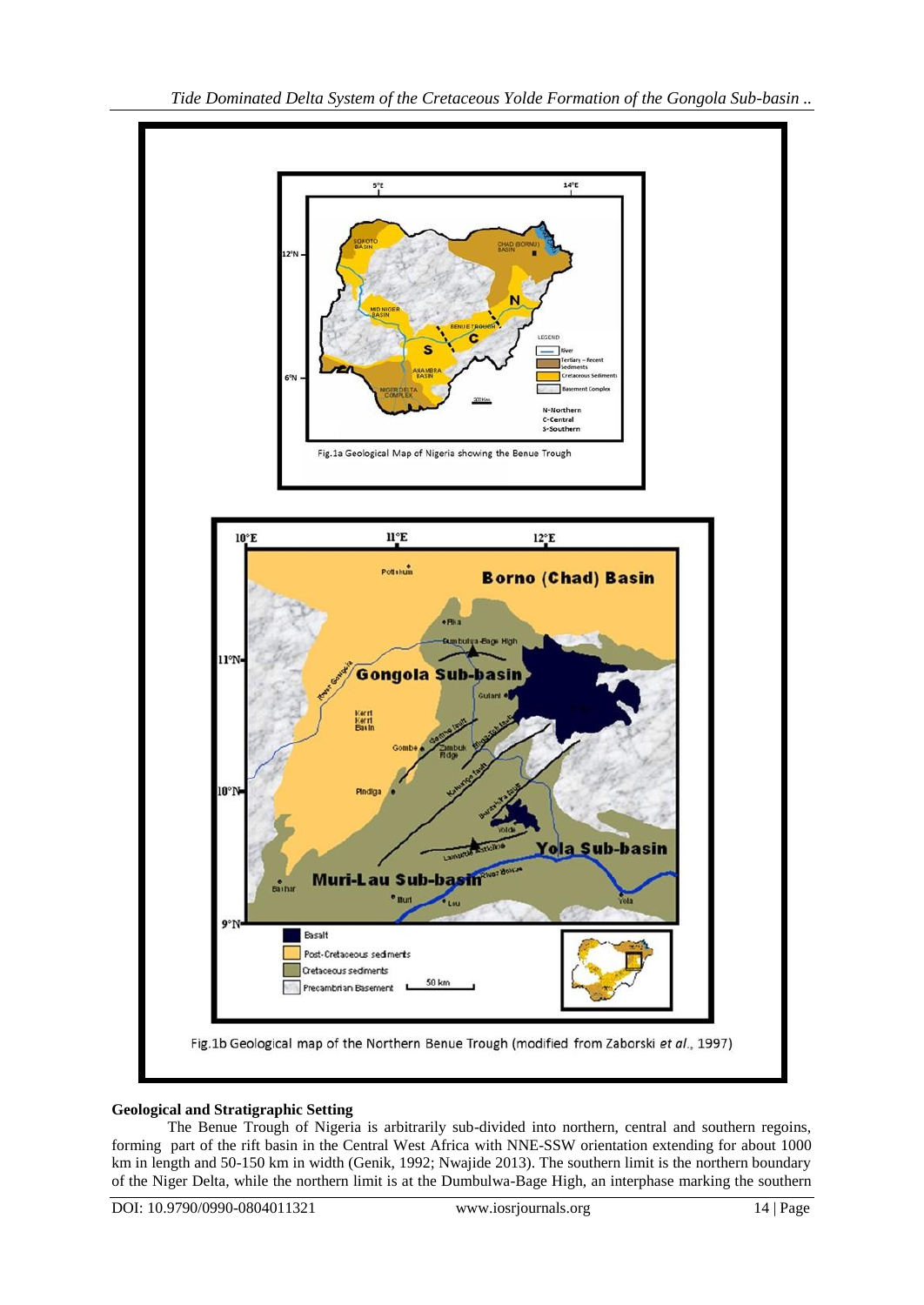boundary of the Chad Basin (Fig.1) (Zaborski et al., 1997). The Northern Benue Trough is made up of three arms: the N-S striking Gongola Arm, E-W striking Yola Arm and the NE-SW striking Muri-Lau Arm (Dike, 2002) (Fig.2). It evolved as a consequence of separation of the South American from the African plates during the late Jurassic, but account of its evolution is highly controversial with two theories proposed for its origin and evolution. The rift model theory was proposed earlier and supported to date (Kings, 1950; Wright, 1989; Genik, 1992; Fairhead 2013) suggests initiation through tensional regimes induced by mantle plume convection activities (Olade, 1974; Burke, et al., 1971). Owing to the absences of boundary fault that are index to rifting, the pull-apart model was introduced, hence considered the trough as of strike-slip tectonic origin, as it further falls in the same orientation to the major transcurrent fault systems of the Romanche, Chain and Charcot suture zones (Benkhelil, 1989; Likkason et al., 2005; Onyedim, et al., 2005). The Trough is filed with over 6000m of Cretaceous to Tertiary sediments of which those predating the mid-Santonian have been tectonically deformed, to form major faults and fold systems across the basin. The Bima Group constituting of the Aptian-Albian hosts the oldest sedimentary units in the Gongola Sub-basin, conformably overlying the Basement Complex Rocks (Fig.2) (Guiraud,1990; Zaborski et al., 1997; Tukur et al., 2015; Shettima et al., 2018). The deposition of synrift sequences thereof is largely controlled by the horst and graben network of normal fault and is represented by the alluvial fan-lacustrine deposits of the Bima I Formation, the lowermost in the group. This is unconformably superposed by the post-rift braided river sequences of the Bima II and III Formations (Zaborski et al., 1997; Tukur et al., 2015; Shettima et al., 2018). The Yolde Formation conformably supersedes in the Cenomanian, marked by the deposition of transitional-marine sequences (Shettima et al., 2011), whichaccounts for the relict of the mid-Cretaceous global marine transgression in the basin (e.g. Haq et al.,1987). This reached its peak in the Turonian and deposited the shallow marine shale and limestone sequences of the Kanawa Member of the Pindiga Formation (Zarborski et al., 1997; Abdulkarim et al., 2016). The middle sandy members of the Dumbulwa, Deba-Fulani and Gulani sandstones conformably followed in the mid-Turonian with falling transgressive surge (Fig.2) (Zaborski et al., 1997; Nwajide, 2013).The late Turonian witnessed another rising relative sea level that continued into the Coniacian and early Santonian, leading to deposition of the deep marine blue-black shales of the Fika Member that represents the youngest units of the Pindiga Formation (Zaborski et al., 1997; Shettima, 2016). The mid-Santonian is characterized by compressional tectonics the resulted due to changing orientation of the displacement vectors between the African plate and European/Tethys plates (Fairhead and Binks, 1991). This led to thrusting of the pre-Maastrichtian sediments westwards of the Gongola Sub-basin, developing adepression for the deposition of the Campano-Maastrichtian regressive deltaic sequences of the Gombe Formation (Dike and Onumara, 1999: Shettima, 2016). The Maastrichtian is characterized by episodes of compressional events, which is followed by the unconformably deposits of the fluvio-lacustrine Kerri Kerri Formation in the Paleogene (Dike, 1993: Adegoke et al., 1978)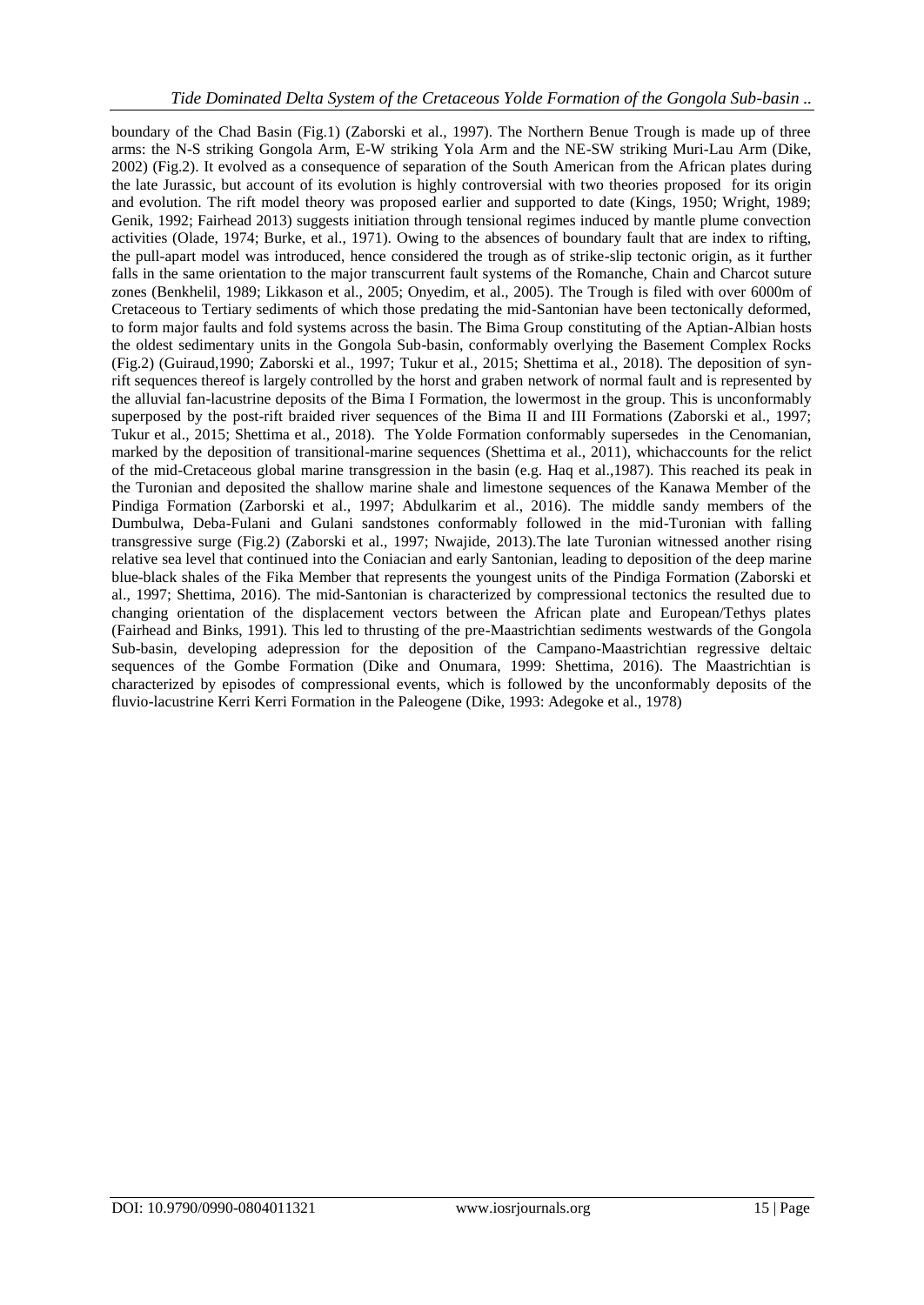

Fig. 2 Showing the stratigraphy of the Gongola Sub-basin (modified from Zaborski et al., 1997). 1-Mudstone, 2-Limestone, 3-Sandstone, 4-Hiatus, 5-Basalt, 6-Marine sediments, 7-Transitional-marine sediments, 8-Continental sediments, 9-Basement Complex (DU-Dumbulwa Member, DF-Deba Fulani Member, GU-Gulani Member).

(Fig.2). Volcanics typically define the Neogene, emplaced in an NNE-SSW orientation along the eastern margin of the Gongola Sub-basin (Wilson and Guiraud, 1992).

# **II. Materials And Methods**

Geologic and topographic maps of Gombe town and environs that falls within the Gongola Sub-basin were used in the fieldwork exercise of this research to identify favorable areas where Yolde Formation is well exposed. From these well exposed outcrops identified outcropping around Gabukka stream (Fig. 4) lithostratigraphic sections of this Formation were systematically logged to record data on lithologic attribute that includes; texture, bed geometry, paleocurrents, sedimentary structures and fossil content. Based on facies concept and application of Walters law in connection with facies relation provided by sedimentologic studies on ancient and modern environment, these data were utilized in defining lithofacies assemblages representing particular depositional environment. Paleocurrent evaluations were also carried out on crossbedded units that composes of planar and trough crossbedded sandstones, and the various orientations determined were deployedin evaluating provenance and hydrodynamic processes (e.g. (Tucker, 2003). Dip and strike values as well as azimuth of crossbeds were measured using compass clinometers in this analysis, and considering that the regional dip of the beds are generally greater than 10°, tilt correction was also carried out on the values using the procedure adopted by (Tucker, 2003).

## **Facies Analysis**

#### Facies St: Trough crossbedded sandstone facies

This lithofacies composes of fine – medium grained sandstone, dominantly well sorted with rounded grains, ranging in thickness from 0.5 – 1m. They commonly compose of sharp basal boundaries, occasionally associated with mud streaks, mildly bioturbated (Fig.3a). This lithofacies was interpreted to have formed from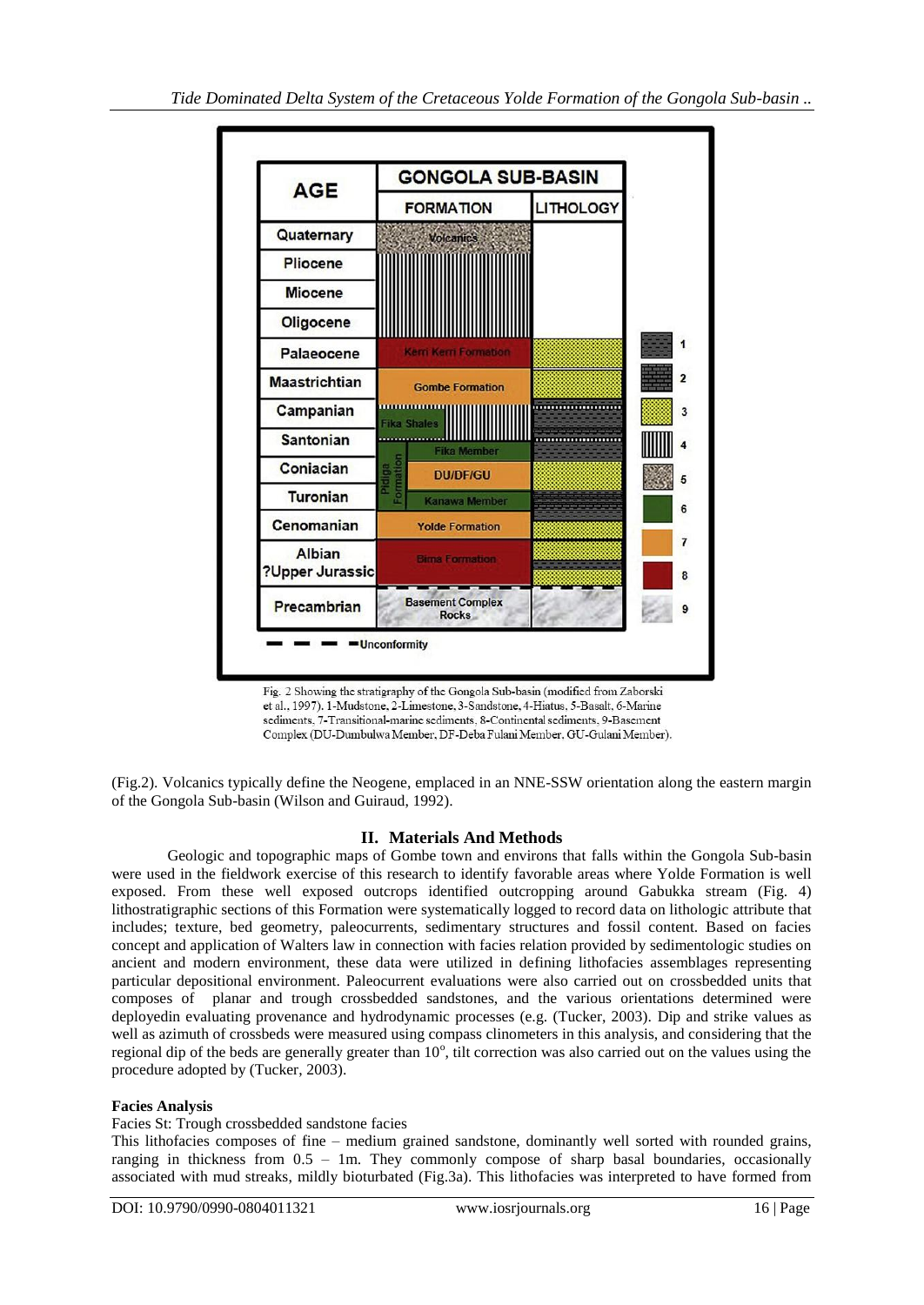migrating sinuous 3-D dunes that stack up to generate bar forms in channel (Plint, 1983; Boggs 1995; Miall, 1978, 1996, 2010).

#### Facies Sp: Planar crossbedded sandstone facies

This lithofacies composed of fine – medium grained sandstone with sub – rounded to well-rounded grains and typically occurs above trough crossbedded sandstone facies with thicknesses in the range of 20cm – 60cm, individual foresets ranged from  $1 \text{mm} - 2 \text{mm}$ . They mostly appear bioturbated with local mud parting occurring along corset and forest planes (Fig.3c). This lithofacies was interpreted to have been produced from migration of 2-D dunes or sheet loading and/or interpreted as transverse bars formed under lower flow regime (Tucker, 2003; Miall, 2010).

#### Facies Sr: Ripple laminated sandstone facies

The ripple laminated sandstone facies compose of fine–very fine grained sandstone that are well sorted with rounded grains. Thicknesses ranges from 5–15cm, mostly associated with parallel lamination (Sl) and mudstones (Fm) (Fig.3e). Asymmetrical forms dominant and they are commonly bioturbated. This facies forms either when the water surface show little disturbance, or when water waves are out of phase with bedforms during lower flow regime, or forms through migrating current ripples, under lower flow regime (Miall, 1996; 2010).

#### Facies Sm: Massive sandstone facies

The massive sandstone facies are well – moderately sorted with fine – medium grained sandstone that are mostly bioturbated. It ranges between 20– 40m in thickness and commonly amalgamates to form thicker units ofteny overlain by trough crossbedded sandstone (St) or parallel laminated sandstone facies (Sr) (Fig.3b). This facies is generally deposited as plane beds in lower flow regime and/or rapid sedimentation due to high deposition rates with no preservation of sedimentary structures. It is commonly deposited on bars by stream floods and mostly associated with channelized flood flows around bars (Miall, 1978, 2010).



Fig.3a) trough crossbedded sandstone, b) planar crossbedded sandstone. c) ripple laminated sandstone, d) massive bedded sandstone and e) mudstone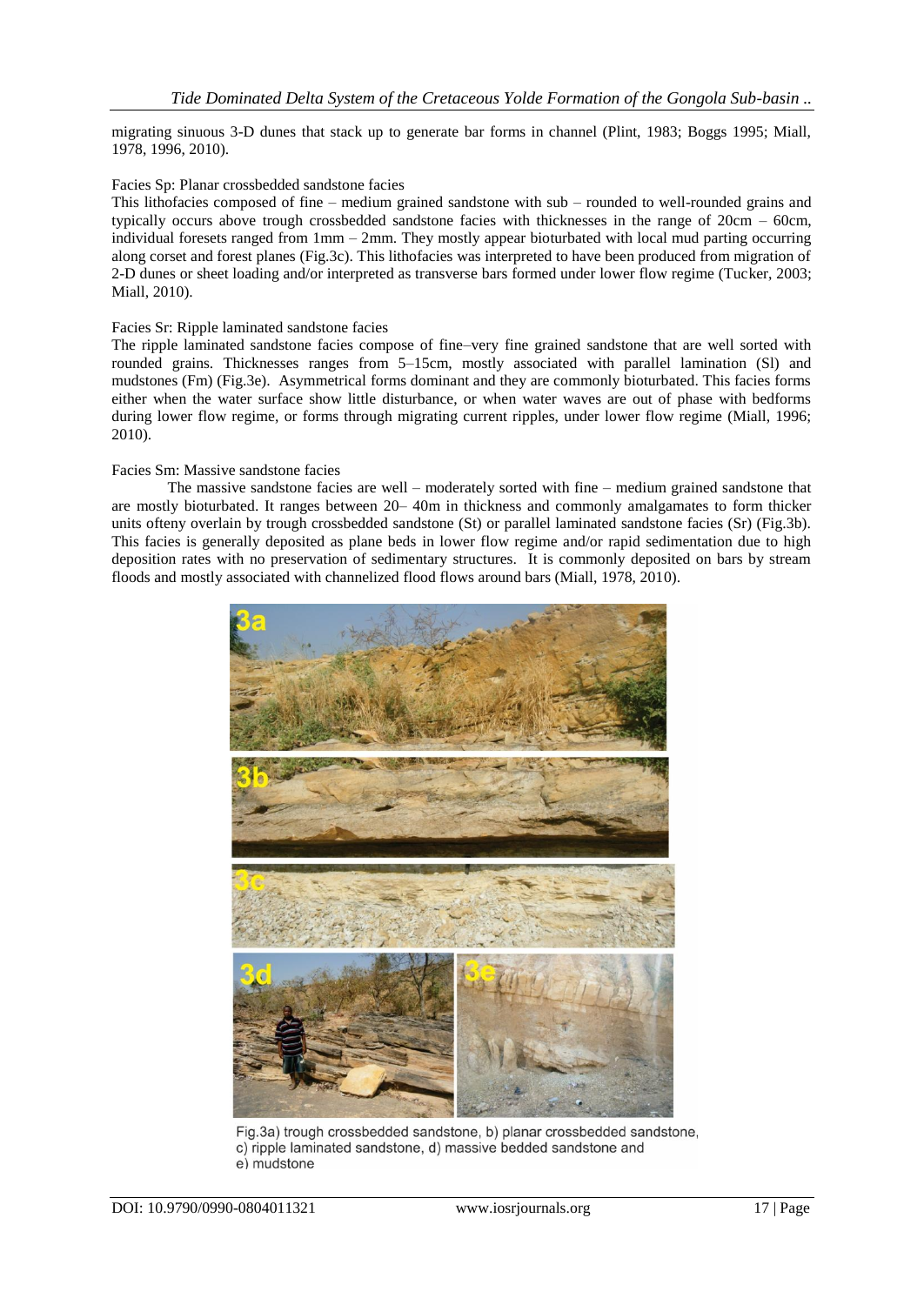## Facies Fm: Mudstone facies

This lithofacies is dominantly grey coloured and commonly bioturbated with thicknesses ranging from 20cm – 1.6m. It is usually interbedded with ripple laminated sandstone facies (Sr) and massive sandstone facies (Sm) or define the base of trough crossbedded sandstone facies (Fig.3f). This facies forms under environmental conditions where sediments are abundant and water energy is sufficiently low to allow settling of suspended fine silt and clay. They are characteristic of marine environment where seafloor lies below the storm base, but can form in lakes and quite part of rivers, lagoons, tidal flat and deltaic environment (Tucker, 2003; Boggs, 2006).

## **Sedimentary Facies Associations**

This facies association constitutes of stacked succession of fine–medium grained, well sorted lenticular sand bodies constituting dominantly of planar crossbedded facies (Sp), ripple cross laminations and low angle trough crossbedded sandstone facies (Sr and St) with interval of heterolithic beds and mudstone organized into coarsening upwards cycles of 7-11 m thick (Figs.3a-c). Lower sequences of these packages are characteristically densely bioturbated, dark grey mudstone facies (Fm) with upper horizons consisting of thin interbedded of sandstone and mudstones (5-10 cm), displaying parallel, ripple laminated and/or massive bedded sandstone facies (Sl, Sr and Sm) (Fig.3e). This continually grows into thicker heterolithic assemblage with an upwardly thickening trends of lenticular to lensiod beds, generally displaying planer cross-strata with wavy geometries that are sparely bioturbated, but shows presences of bivalve molds (Fig.4). This gradually changes to thick lenticular sandstone units having disseminated mud-drapes trapped within packages of compound cross-strata that are mostly tabular and planar crossbedded units. Locally, the heterolithic beds building into trough crossbedded sandstone facies (St) intercalated with thick mud-drapes or otherwise (Fig.13k). Foreset most often exhibits reactivation surfaces with the containing cosets bundles thickening upwards and bioturbation are generally moderate. Bioturbation indexes are moderate-dense (BI:3-5). Trace fossils assemblage relatively decreases away from the heterolithic intervals, particularly in the overlying lenticular and tabular sandbodies, where it is scarce, marked by low diversity assemblage of, bivalves and skolithos. Paleocurrent measurements indicate dominant unidirectional trajectory pattern trending south-west, ranging between 270- 290°, associated subordinate field trending in northeastern directions of  $100$ - $135^\circ$  (Fig.4)

## **III. Discussion**

The lithostratigraphic succession of the tide dominated delta facies association are sutured with increasing abundances of current ripple cross-laminations bottom-wards and temporally dominating presence of planar cross-stratification within the thickening sandstone upwards, suggesting a progressively shoaling sequences (Fielding et al., 2005; Hampson et al., 2011), evolving in a subaqueous predominantly current driven setting to a more tidally influenced dynamics, typically of tide influenced delta (Dalrymple et al., 2014). Fair weather wave base induced depositional controls typifies basal bedsetsdeveloping thick mudstone units of these coarsening upwards packages, whereas the intercalated upper intervals with current ripple cross-lamination are shear product of relatively weak oscillatory flows due to damped wave actions (Boyd, 2010). Succession of cross-stratified sandstone assemblage are products of 2D and 3D dune fields migration generated from tidal reworking of deltaic fed sediments derived from relatively elevated hinterland adjacent to the epicontinental passage way (Longhiteno and Steel, 2016). Assemblage of low diversity Cruziana (thalassiniodes) and Skolithos (skolithos and diplocraterion) ichnofaciesare an account of a chemically stressed marine depositional conditions, a probable interaction of marine and fresh water sources in a delta setting (Pemberton, 1998; MacEachen and Bann, 2008). The perpendicular interaction between the axially flowing tidal current within this realm and prograding delta front emplaces successive cross-strata with greater abundances of tidal imprints than river attributes, spatially aligned to the coastal margin (Huang and Bhattacharya, 2017). Longhiteno and Steel (2016) indicated that these deflected delta deposits which display a gradual upward differentiation in paleocurrents, are clearly reflected herein by a dominantly south-western paleocurrent packages marking the tidal modulation pathway and the north-eastern minor trajectory trends reflecting fluvial contributions, characteristically revealing perpendicular orientation geographically, similar to the tide dominated delta system of the Serdina strait (Rossi et al., 2017).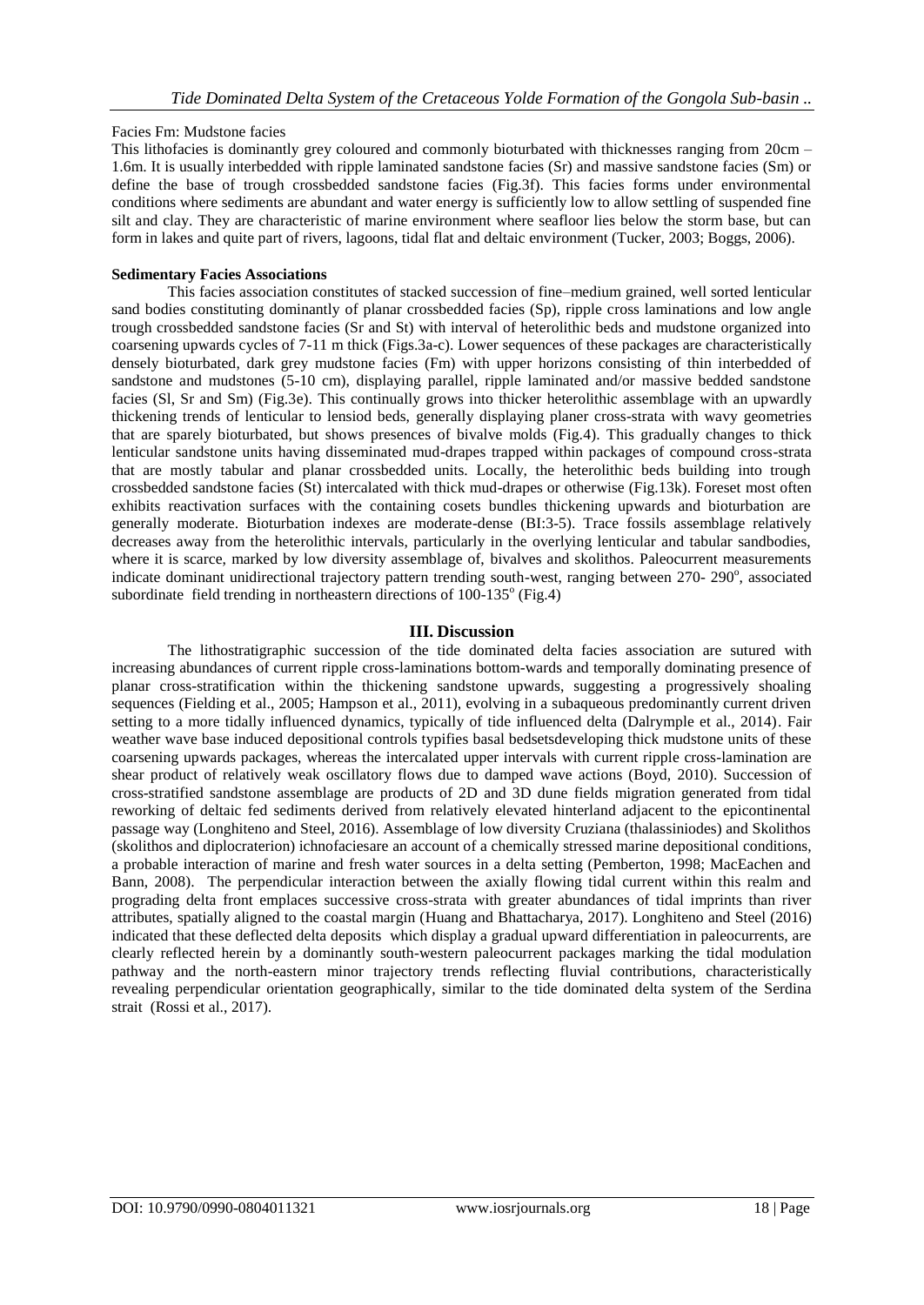

# **IV. Conclusion**

Facies analysis of the lithologic section of the Yolde Formation at Zambuk village in the Gongola Subbasin presented six lithofacies comprising of trough crossbedded sandstones, planar crossbedded sandstone, ripple laminated sandstones, parallel laminated sandstones massive bedded sandstones and mudstones. Association of these lithofacies formed coarsening upward cycles that are definitive of tide dominated delta with marked differentiation of energy regime, where the lower mud dominated interval depicted low energy conditions, evolving through fair weather wave base and an upper sand dominated zone generated under turbulent regime indicted by the succession of planar crossbedded sandstones representing tidal ridges of mouthbar sequences. Tidal dominance in the Gongola Sub-basin part of the trans-saharan epicontinental seaway is

DOI: 10.9790/0990-0804011321 www.iosrjournals.org 19 | Page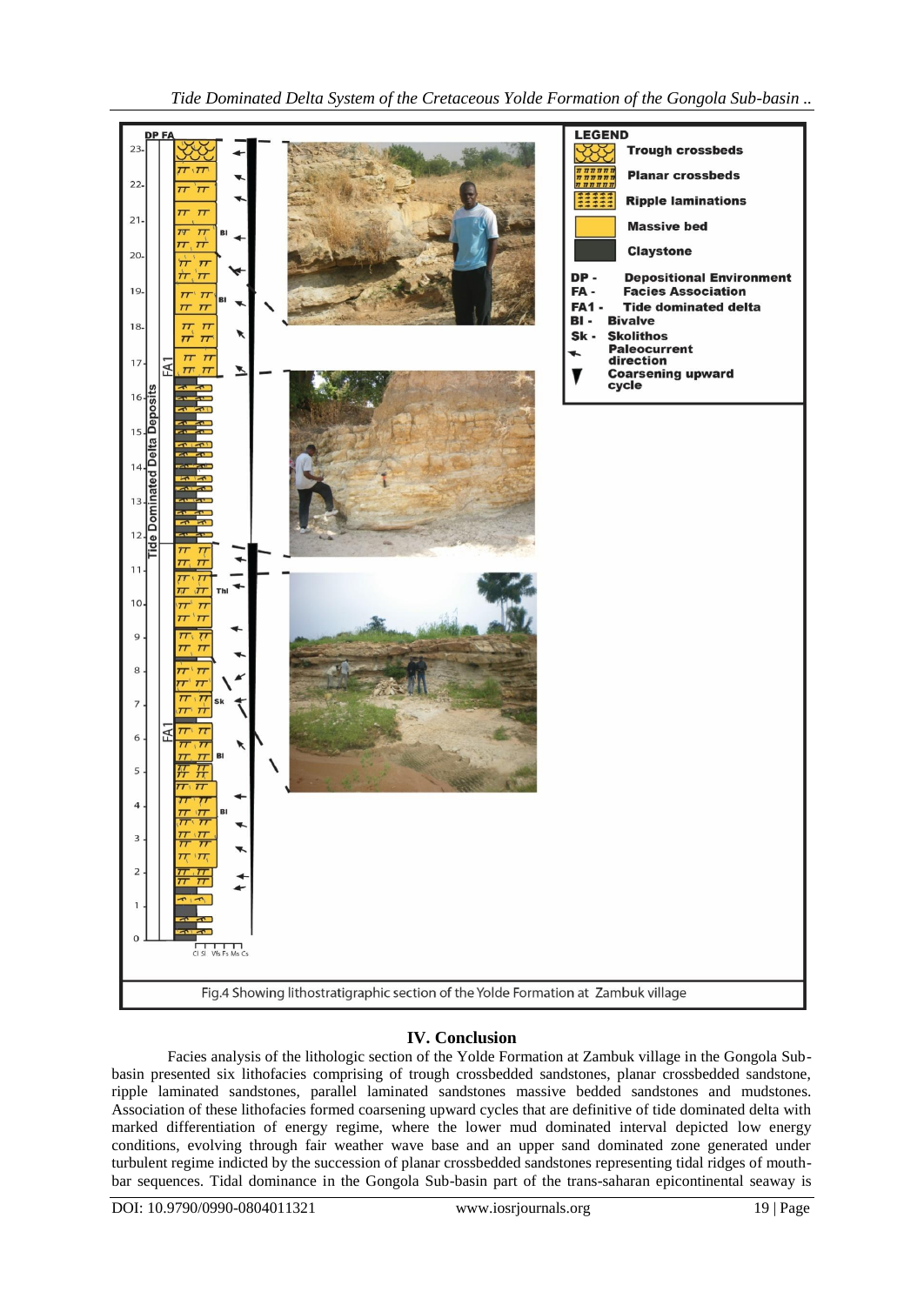considered to be product of tidal attenuation resulting from constrictions of cross-sectional area of the sub-basin. Hence, the modification of this sediment fetch from relative elevated coastal morphology evolving at the flanks of the sub-basin by this oceanographic current created the template for the development of this tide dominated delta.

#### **References**

- [1]. Abdulkarim H. Aliyu, Y.D. Mamman, M.B. Abubakar, Babangida M. SarkiYandoka, John ShirputdaJitong& Bukar Shettima (2017), Paleodepositional environment and age of Kanawa Member of Pindiga Formation, Gongola Sub-basin, Northern Benue Trough, NE Nigeria: Sedimentological and palynological approach. Journal of African Earth Sciences, vol.134, 345-351
- [2]. Adegoke, O. S., Agumanu, A. E., Benkhelil, J. & Ajayi, P. O. (1986). New stratigraphic sedimentaologic and structural data on the Kerri-Kerri Formation, Bauchi and Borno States, Nigeria. Journal of African Earth Sciences, 5: 249 – 277.
- [3]. Benkhelil, J. (1989). The origin and evolution of the Cretaceous Benue Trough (Nigeria). Journal of AfricanEarth Sciences, 8: 251 282.
- [4]. Boggs, S. Jr. (1995). Principle of Sedimentology and Stratigraphy. New Jersey, Prentice Hall, 109p.
- [5]. Boggs, S. Jr. (2006). Principles of Sedimentology and Stratigraphy. Upper Saddle River, New Jersey, Prentice Hall,129p.
- [6]. Boyd, R. (2010). Transgressive wave dominated coast. In N. P. James & R. W. Dalrymple (Eds.); Facies Model 4 (pp 265 294). St John's, Geological Association of Canada Publication.
- [7]. Burke, K., Dessauvagie, T. F. G. & Whiteman, A. J. (1971). The opening of Gulf of Guinea and geological history of the Benue depression and Niger delta. Nature Physical Science, 233: 51 – 55.
- [8]. Correggiari, A., Cattaneo, A., and Trincardi, F., 2005, The modern Po Delta system: Lobe switching and asymmetric prodelta growth: Marine Geology, v. 222–223, p. 49-74.
- [9]. Dike, E. F. C. &Onumara, I. S. (1999). Facies and facies architecture, and depositional environments of the Gombe Sandstone, Gombe and Environs, NE Nigeria. Science Association of Nigeria Annual Conference, Bauchi, 67p.
- [10]. Dike, E. F. C. (1993). The Stratigraphy and structure of the Kerri-Kerri Basin Northeastern Nigeria. Journal of Mining and Geology, 29(2): 77 – 93.
- [11]. Dike, E. F. C. (2002). Sedimentation and tectonic evolution of the Upper Benue Trough and Bornu Basin, Northeastern Nigeria. Nig. Min. Geosci. Soc. 38<sup>th</sup> Annual and international confer., Port Harcourt, 45p.
- [12]. Ericksen, M.C. and Slingerland, R. (1990) Numerical simulations of tidal and wind-driven circulation in the Cretaceous Interior Seaway of North America. Geol. Soc. Am. Bull., 102, 1499–1516.
- [13]. Fairhead, J. D. &Binks, R. M. (1991). Differential opening of the Central and South Atlantic Oceans and the opening of the west African rift system. Tectonophysics, 187: 181 – 203.
- [14]. Fairhead, J.D., Green, C.M., Masterton, S.M., & Guiraud, R., (2013). The role that plate tectonics, inferred stress changes and stratigraphic unconformities have on the evolution of the West and Central African Rift System and the Atlantic continental margins. Tectonophysics, 594, 118–127.
- [15]. Fielding, C.R., Trueman, J.D., and Alexander, J., 2005. Sharp-Based, Flood-Dominated Mouth Bar Sands from the Burdekin River Delta of Northeastern Australia: Extending the Spectrum of Mouth-Bar Facies, Geometry, and Stacking Patterns: Journal of Sedimentary Research, v. 75, no. 1, p. 55-66.
- [16]. Genik, G. J. (1992). Regional framework, structural and petroleum aspects of rift basin in Niger, Chad and Central African Republic (CAR). In P. A. Zeigler (Eds.); Geodynamics of rifting, Volume II, Case History Studies on Rift: North and South America and Africa vol 213 (pp 169 – 185). Amsterdam, Elsevier.
- [17]. Guiraud. M., (1990). Tectono-sedimentary framework of the Early Cretaceous continental Bima Formation (Upper Benue Trough N.E. Nigeria). Jour. Afr. Earth Sci., 10, 341-353.
- [18]. Hampson, G.J., Gani, M.R., Sharman, K.E., Irfan, N., and Bracken, B., 2011, Along-Strike and Down-Dip Variations in Shallow-Marine Sequence Stratigraphic Architecture: Upper Cretaceous Star Point Sandstone, Wasatch Plateau, Central Utah, U.S.A.: Journal of Sedimentary Research, 81, 3, 159-184.
- [19]. Haq, B. U., Hardenbol, J. & Vail, P. R. (1987). Chronology of fluctuating sea levels since the Triassic (250 million years ago to present). Science, Vol. 235, pp. 1156–1166
- [20]. [Huang,](https://www.sciencedirect.com/science/article/abs/pii/S0264817217300260#!) C. [and Bhattacharya,](https://www.sciencedirect.com/science/article/abs/pii/S0264817217300260#!) J.P. (2017) Facies analysis and its relation to point-sourced growth faults in river-dominated prodeltaic delta front deposits of the Cretaceous Ferron Notom Delta, Utah, USA[. Marine and Petroleum Geology,](https://www.sciencedirect.com/science/journal/02648172) 81, 237-251
- [21]. King, L.C., 1950. Outline and distribution of Gondwanaland. Geol. Mag., 87, 353-359.
- [22]. Likkason, O. K., Ajayi, C. O., Shemang, E. M. & Dike, E. F. C. (2005). Indication of fault expressions from filtered and Werner deconvolution of aeromagnetic data of the Middle Benue Trough, Nigeria. Journal of Mining and Geology, 41(2): 205 – 227.
- [23]. Longhitano, S.G., Chiarella, D., Di Stefano, A., Messina, C., Sabato, L., Tropeano, M., 2012a. Tidal signatures in Neogene to Quaternary mixed deposits of southern Italy straits and bays. Sediment. Geol. 279, 74 -96
- [24]. Longhitano, S.G., Steel, R.J., 2016. Deflection of the Progradational axis and Asymmetry in Tidal Seaway and Strait Deltas: Insights from Two Outcrop Case Studies. Paralic Reservoir. Geological Society - Special Publication, London.
- [25]. MacEachern, J.A., and Bann, K.L., 2008, The role of ichnology in refining shallow marine facies models, in Hampson, G.J., Steel, R.J., Burgess, P.M., and Dalrymple, R.W., eds., Recent Advances in Models of Shallow-Marine Stratigraphy: SEPM, Special Publication 90, p. 73–116.
- [26]. MacEachern, J. A., Brian A Zaitlin, B. A. and Pemberton, G. (1998), [High-resolution sequence stratigraphy of early transgressive](http://archives.datapages.com/data/doi/10.1306/1D9BC5E3-172D-11D7-8645000102C1865D)  [deposits, Viking Formation, Joffre Field, Alberta, Canada.](http://archives.datapages.com/data/doi/10.1306/1D9BC5E3-172D-11D7-8645000102C1865D) American Association of Petroleum Geologists, 82, 5, 729-756.
- [27]. Miall, A. D. (1978). Lithofacies types and vertical profile models of braided river deposits, a summary. In A. D. Miall (Eds.); Fluvial Sedimentology vol 5 (pp 597 – 604). St Johns, Newfoundland, Canadian Society of Petroleum Geologists Publication.
- [28]. Miall, A.D., (2010). Alluvial deposits. In: James, N.P., Dalrymple, R.W. (Eds.), Facies Models 4. Geological Association of Canada, St. John's, Newfoundland, pp. 105-137. GEO text 6.
- [29]. Miall, A.D., 1996. The Geology of Fluvial Deposits. Springer, Berlin.
- [30]. Midtkandaland, I and Nystuen, J.P. (2009) Depositional architecture of a low- gradient ramp shelf in an epicontinental sea: the lower Cretaceous of Svalbard. Basin Research, 21, 655–675.
- [31]. Nwajide, C. S. (2013). Geology of Nigeria's sedimentary basins. Lagos, CCSBookshop Ltd,
- [32]. Olade, M. A. (1974). Evolution of Nigerian's Benue Trough (aulacogen): a tectonic model. Geological Magazine, 112: 575 583.
- [33]. Onyedim, G. C., Arubayi, J. B., Ariyibi, E. A., Awoyemi, M. O. &Afolayan, J. F. (2005). Element of wrench tectonics deduced from SLAR imagery and aeromagnetic data in part of the middle Benue Trough. Journal of Mining and Geology, 41: 51 – 56.